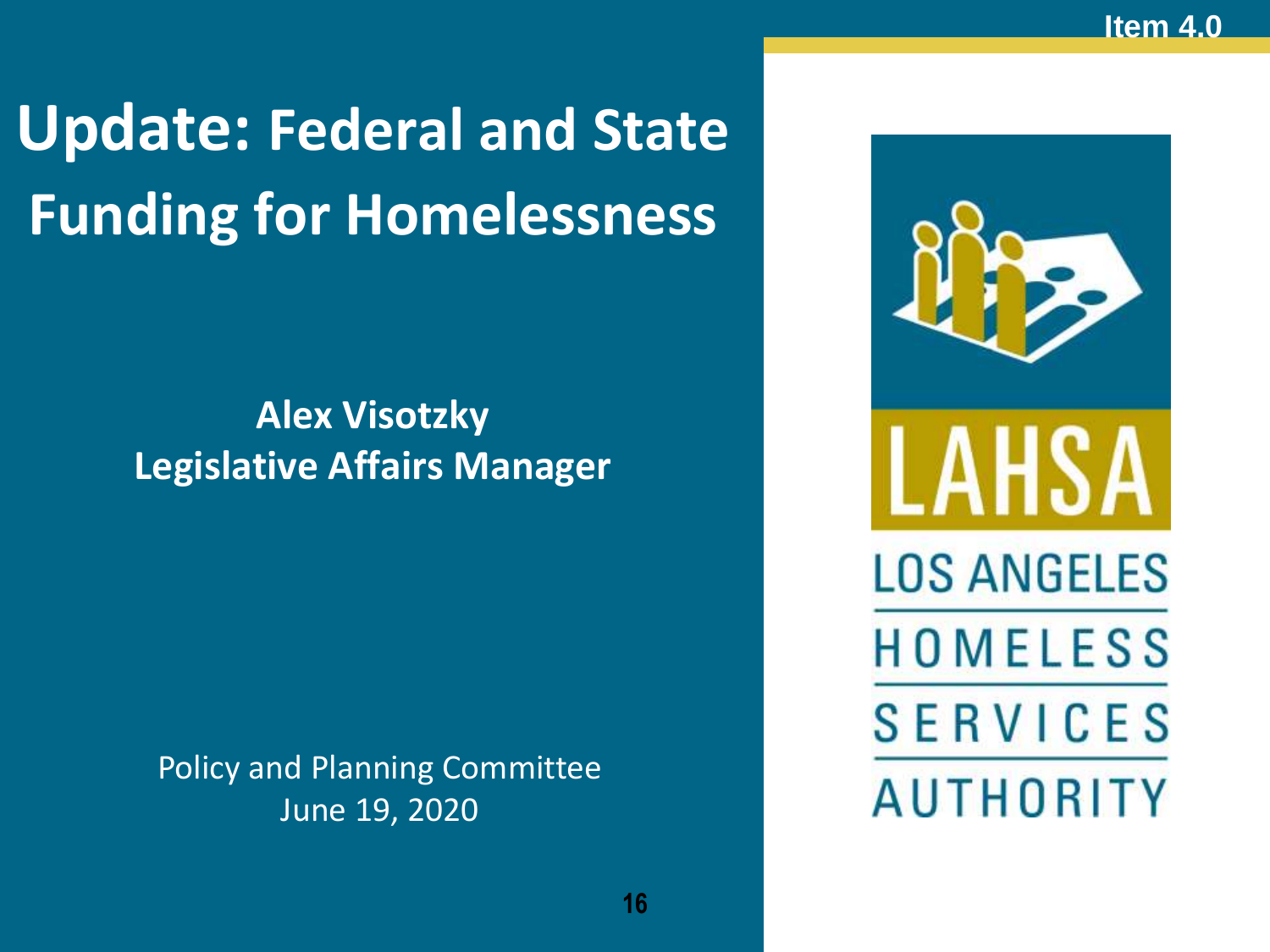

- Economic Picture, Local Budget Impacts
- **Federal Funding for Homelessness** 
	- o CARES Act
	- o Possible Future Stimulus
- State Funding for Homelessness
	- o March 2020 Response
	- o FY 20-21 Budget

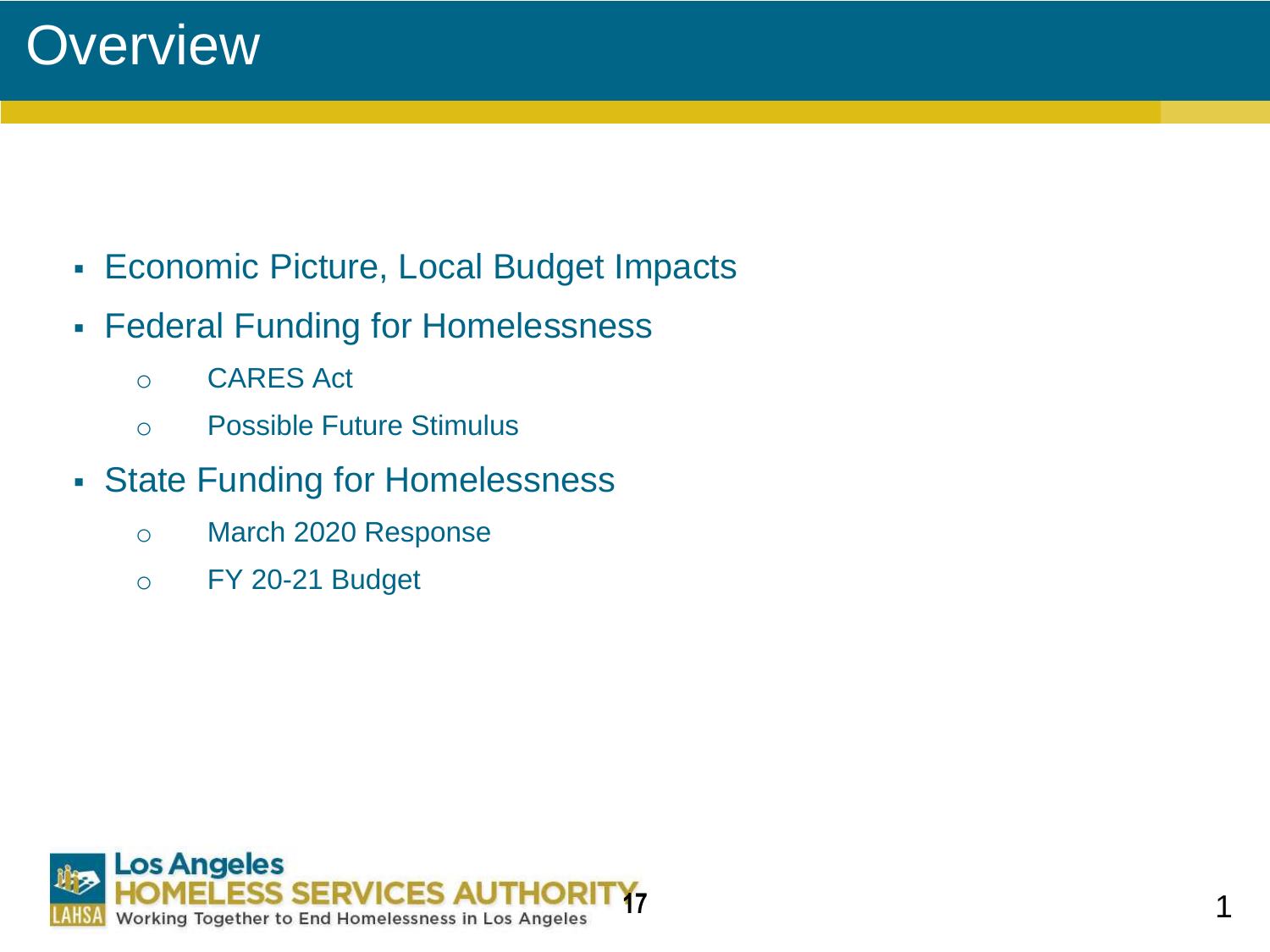# Economic Picture, Local Budget Impacts

#### County of Los Angeles Unemployment

- 6.7% in March 2020
- **19.6% in April 2020**

#### County of Los Angeles

▪ FY 20-21 budget projected to be \$594 M lower than FY 19-20, 1.6% decrease

#### City of Los Angeles Budget

▪ FY 20-21 budget projected to be \$230 M lower than FY 19-20, 2.2% decrease

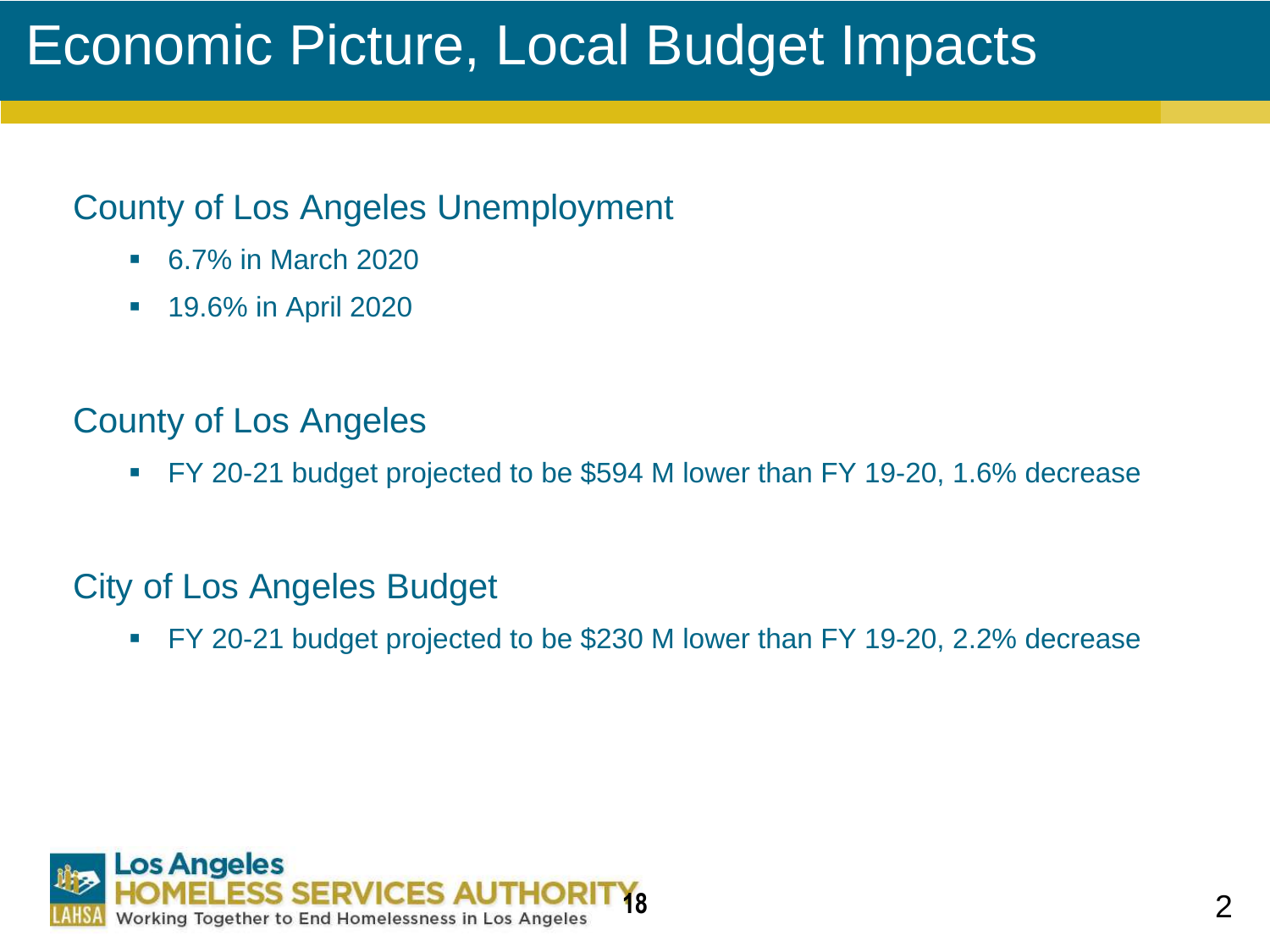### March 27, 2020: Coronavirus Aid, Relief, and Economic Security (CARES) Act

#### \$2.2 Trillion Relief Packaged Included:

- o Unemployment benefits
- o \$1,200 Stimulus Rebates
- o Small Business Relief
- o Flexible Local Government Funding
- o Homelessness and Housing Related Funding

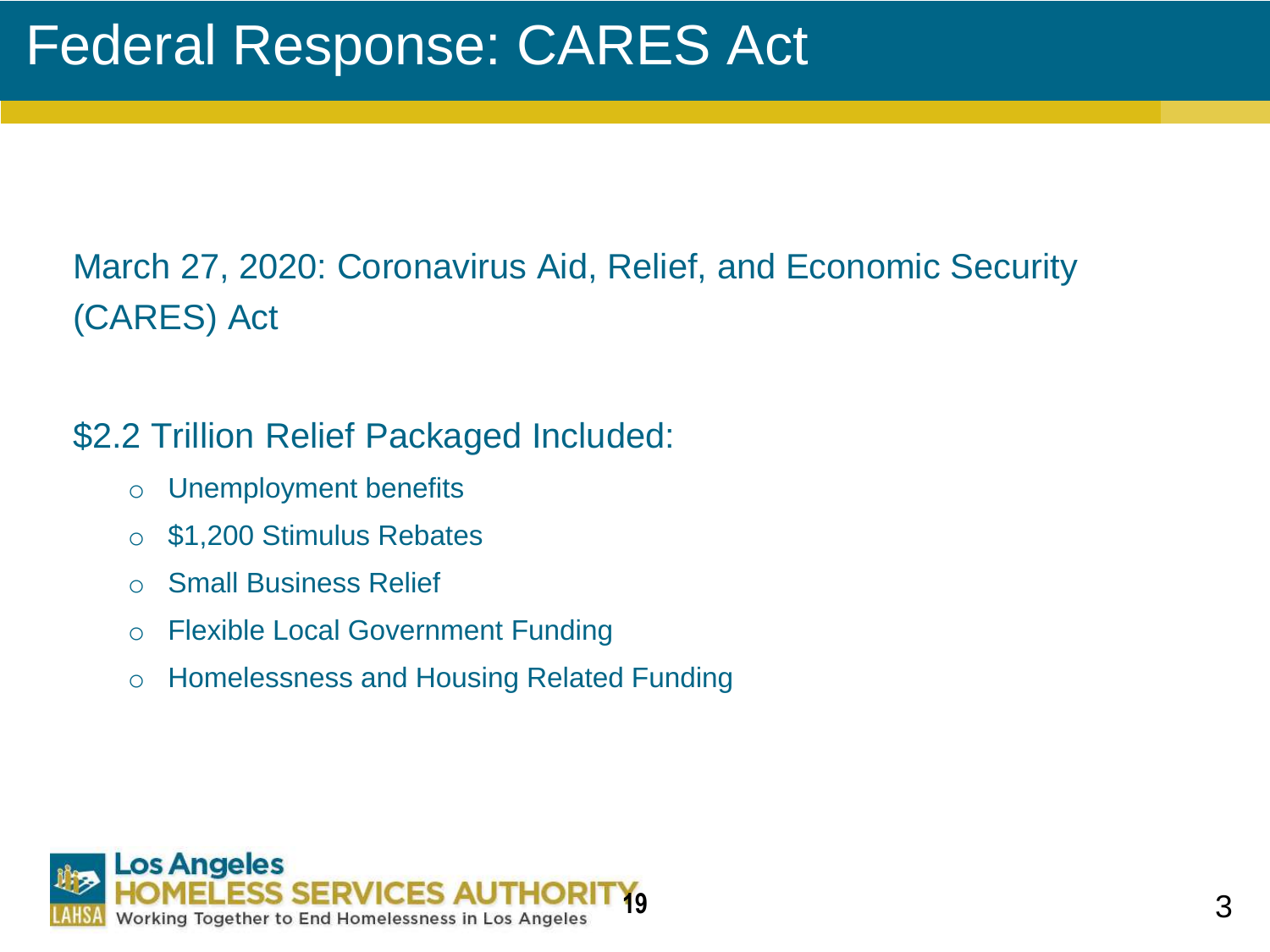# CARES Act Homelessness

| <b>Program</b>                     | <b>Federal Allocation</b> | <b>Allocations – Los Angeles</b> |
|------------------------------------|---------------------------|----------------------------------|
| Coronavirus<br><b>Relief Funds</b> | \$150 B                   | <b>City: \$694 M</b>             |
|                                    |                           | <b>County: \$1.1 B</b>           |
| <b>ESG</b>                         | <b>\$4 B</b>              | City Tranche 1: \$16.7 M         |
|                                    |                           | County Tranche 1: \$6.6 M        |
|                                    |                           | City Tranche 2: \$167.4 M        |
|                                    |                           | County Tranche 2: \$62.4 M       |
| <b>CDBG</b>                        | \$5B                      | City Tranche 1: \$32.0 M         |
|                                    |                           | County Tranche 1: \$13.7 M       |

#### Other Key Provisions:

- Funding for tenant- and project-based rental assistance
- Eviction moratorium on HUD-funded properties, mortgage forbearance

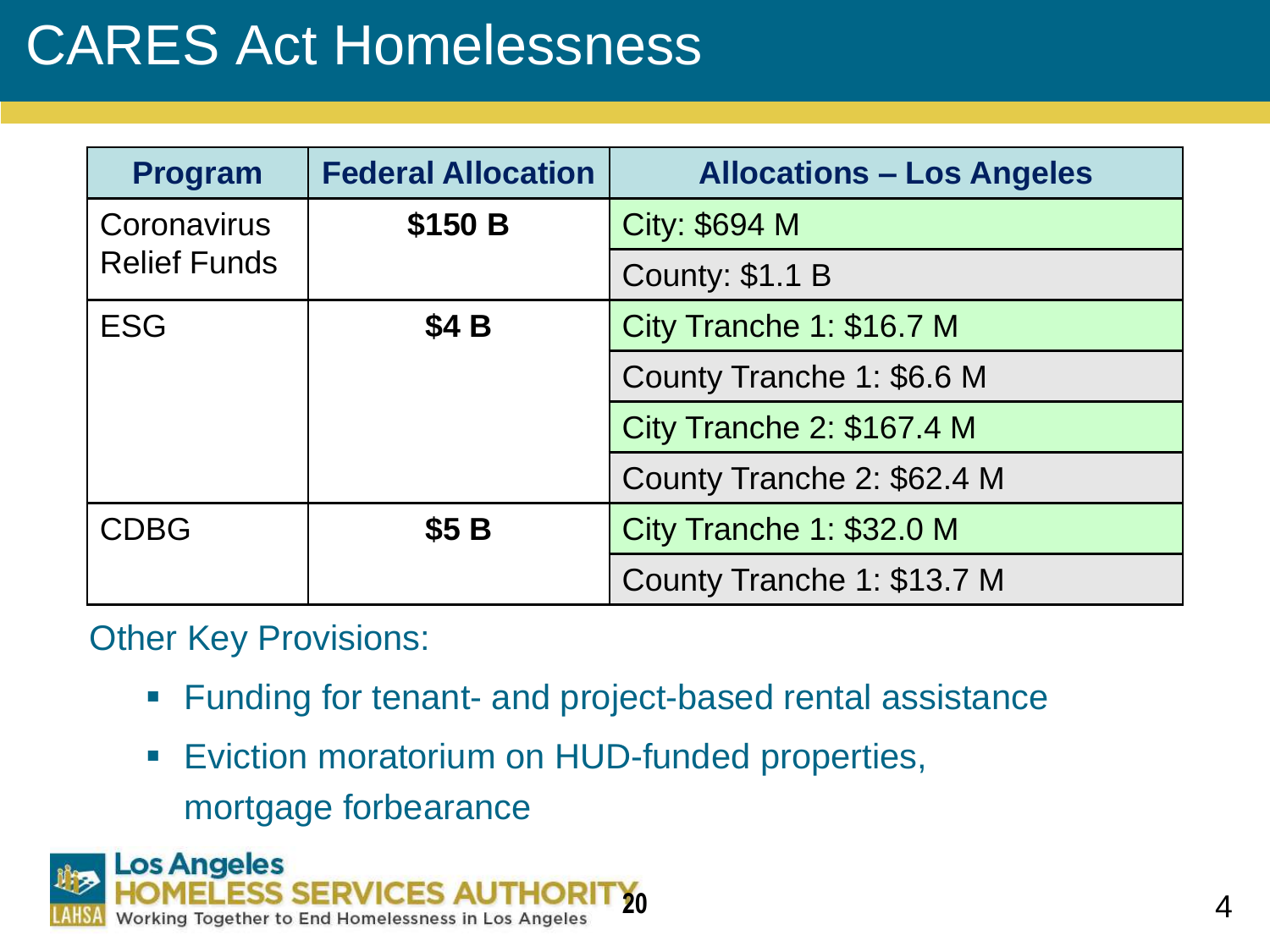May 12, 2020: House passes Health and Economic Recovery Omnibus Emergency Solutions (HEROES) Act

\$3 Trillion Relief Packaged Included :

- o Additional Stimulus Rebates
- o Homelessness Funding
- o \$100 Billion Rental Assistance Program

Potential next round of stimulus in July/August

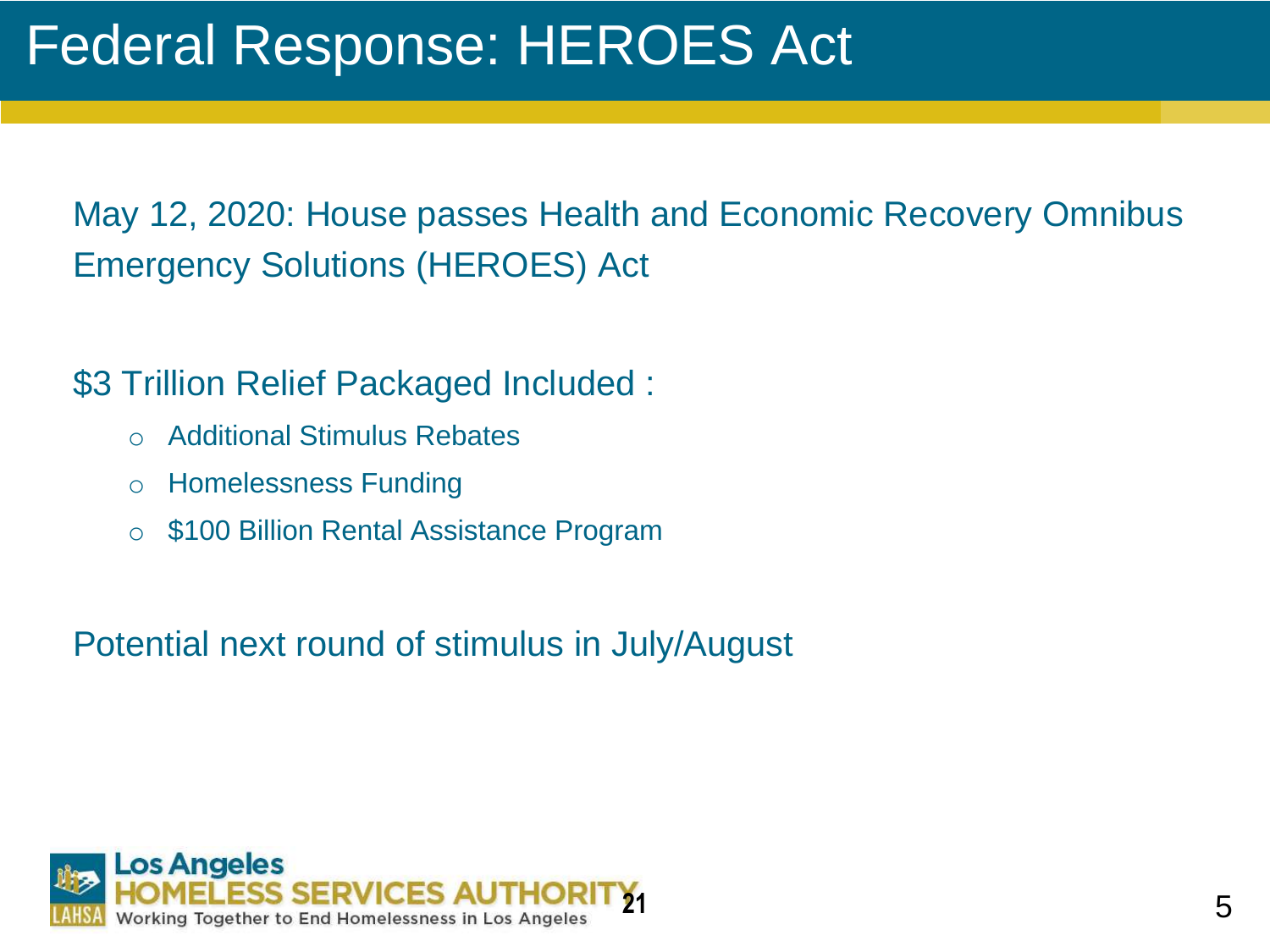### State Response to COVID-19

March 18, 2020: SB 89 Emergency Funding

#### \$150 M in Funding for Homelessness

- o \$50 M for State to purchase trailers, hotel rooms
- o \$100 M in COVID-19 Emergency Funds for local governments to respond

Executive Order to allow HEAP/HHAP Flexibility

#### \$100 M in COVID-19 Emergency Funds

- o City of LA: \$19.3 M
- o LA CoC: \$11.0 M
- o County of LA: \$10.6 M

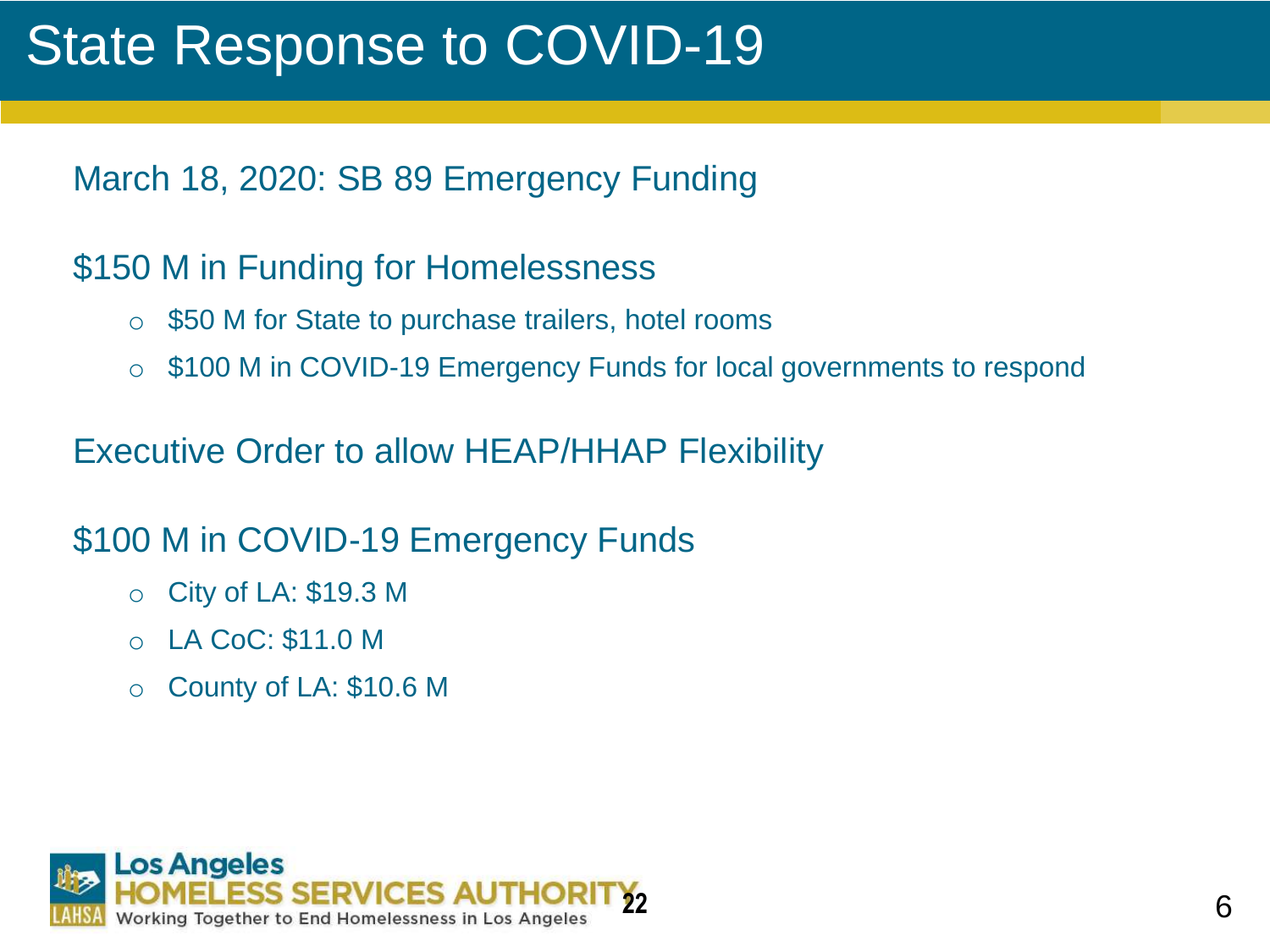January 2020: Projected \$6 Billion surplus for FY 20-21

May 2020 Revise: Projected \$40 Billion deficit for FY 20-21

June 15th constitutional deadline to approve budget

Trailer bills with more details will follow

#### Homelessness funding

- o Gov's proposal: \$600 Million in Coronavirus Relief Funds in acquisition funding
- o Legislature Response: \$550 Million in Coronavirus Relief Funds for acquisitions/master leasing, \$350 Million in General Funds for HHAP eligible uses
- o Details still forthcoming on allocation methodology, final deal